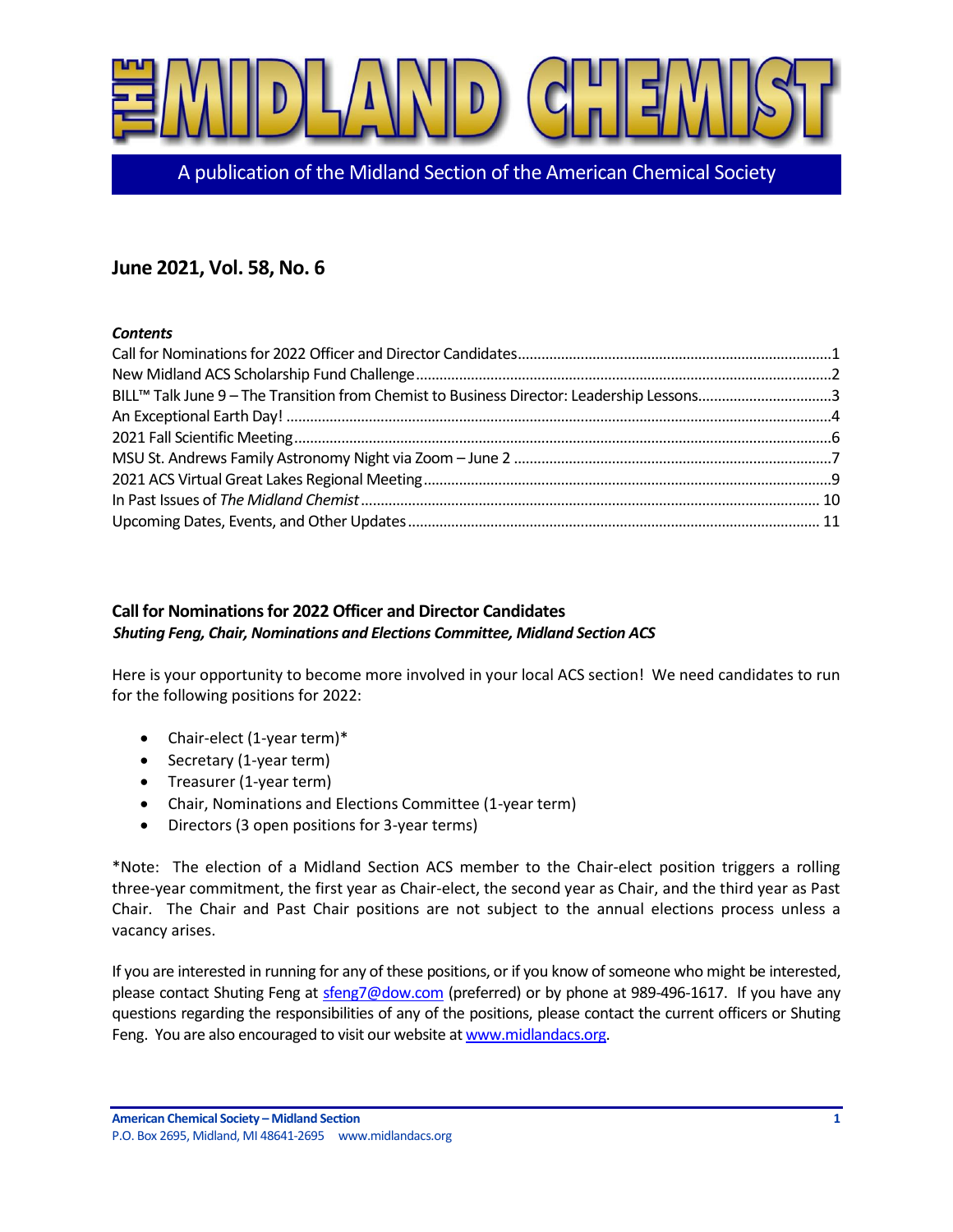### <span id="page-1-0"></span>**New Midland ACS Scholarship Fund Challenge** *Gina Malczewski, Director and Scholarship Committee, Midland Section ACS*

The Midland Section of the ACS has been proud to offer scholarships to deserving undergraduate students majoring in a chemical science since 2002. Annually, two to four scholarships are awarded to candidates who have graduated from a high school in one of the Section's five counties (Bay, Midland, Saginaw, Isabella, and Gratiot), are studying at a Michigan University, and are ideally intending to pursue a career in some aspect of chemistry or chemical engineering. Selections are made by a committee and are based on academics, service, and extracurricular contributions, and an essay on the student's sources of motivation as well as future plans.

Awards usually range from \$1,000-2,000, depending on the financial performance of the Midland ACS Scholarship Fund (#399) administered through the Midland Area Community Foundation. A long-standing goal of the Section has been to raise the base amount to \$100,000 to serve more students.

**Dr. Wendell and Marcia Dilling** (photo at right), both trained chemists and stalwart supporters of our Local Section, are now prepared to help us reach that goal by donating up to \$18,000 as part of a Challenge Grant to the Scholarship Fund, which currently stands at \$64,953.22. **They will match 1:1 any new contributions to the fund at the Midland Area Community Foundation over the next couple of years (\$18,000 X 2 + \$64,953.22 = \$100,953.22).**



Please consider contributing to this worthwhile cause. **Your donations will help shape the future of chemistry!** If you have any questions about contributing to the Midland ACS Scholarship

Fund, please call the Midland Area Community Foundation at 989-839-9661. Thank you.

An online donation form can be found through the following link: [Midland Section American Chemical Society Endowed Scholarship Fund #399](https://www.midlandfoundation.org/fund/midland-section-american-chemical-society-endowed-scholarship-fund-399/)

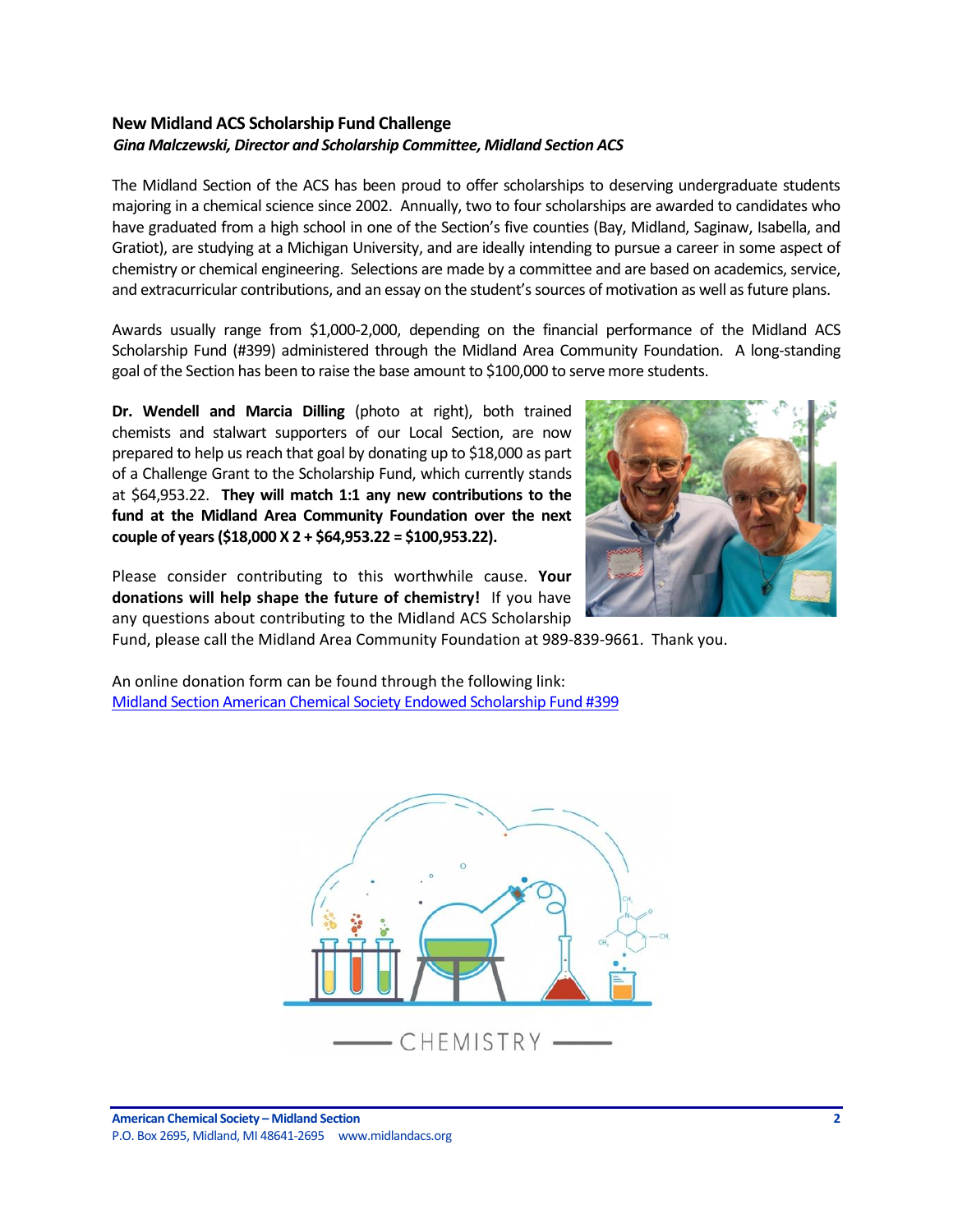### <span id="page-2-0"></span>**BILL™ Talk June 9 – The Transition from Chemist to Business Director: Leadership Lessons** *Amanda Palumbo, Director, Midland Section ACS*

BMGT is presenting a new BILL™ Talk at MARM on WEDNESDAY, June 9, 6:00 PM as part of the Opening evening festivities. The event features an inspirational talk by Dr. Barbara Morgan, Sr. Global Business Director Pharma Sector, Lubrizol Life Science, Health. A topical networking session "Bench to Business' follows immediately. See flyer below. Register a[t https://cvent.me/4x0oxl.](https://cvent.me/4x0oxl)

*BMGT BILLTM Talks (Business. Illumination. Longevity. Laughs) are a signature series of Ted-style inspirational talks supporting and recognizing excellence in the business of chemistry. The series of talks can be found at*  [https://bmgt.org/bill/](https://nam04.safelinks.protection.outlook.com/?url=https%3A%2F%2Furldefense.proofpoint.com%2Fv2%2Furl%3Fu%3Dhttps-3A__bmgt.org_bill_%26d%3DDwMFAg%26c%3DzRqMG_fghhK--2M6Q5UUdA%26r%3DI2Pkhabs1xvlNxWyvb9n3AofbtAc2gdMJwouixQQIP8%26m%3DS-Fj73uCQWYA0W8tymvhscIf0FqU9o3Q8miZSiAWdGk%26s%3Dtd6yRtJKSrQjsuBoP_mV6eWTcBCSYAEhBf7kao2jPfQ%26e%3D&data=04%7C01%7Camanda.palumbo%40dow.com%7C5ed18c1e910a4a5526d708d91c635588%7Cc3e32f53cb7f4809968d1cc4ccc785fe%7C0%7C0%7C637572035235497738%7CUnknown%7CTWFpbGZsb3d8eyJWIjoiMC4wLjAwMDAiLCJQIjoiV2luMzIiLCJBTiI6Ik1haWwiLCJXVCI6Mn0%3D%7C1000&sdata=nATAnjio0OIaqTDHts2G37Ee2EM2OLTK%2BLMChwtZreM%3D&reserved=0).



**Business. Illumination. Longevity. Laughs.** 



Dr. Barbara Morgan Sr. Global Business Director Pharma Sector **Lubrizol Life Science - Health** 

The Transition from Chemist to Business Director: **Leadership Lessons** Wednesday, June 9, 2021, 6:00 - 7:00 PM EDT **MARM Opening Reception** 

This inspiring BILL® Talk provides perspectives on her transition from the lab bench to the business side.

Topical networking reception immediately following: 'Bench to Business'

Register today at https://cvent.me/4x0oxl

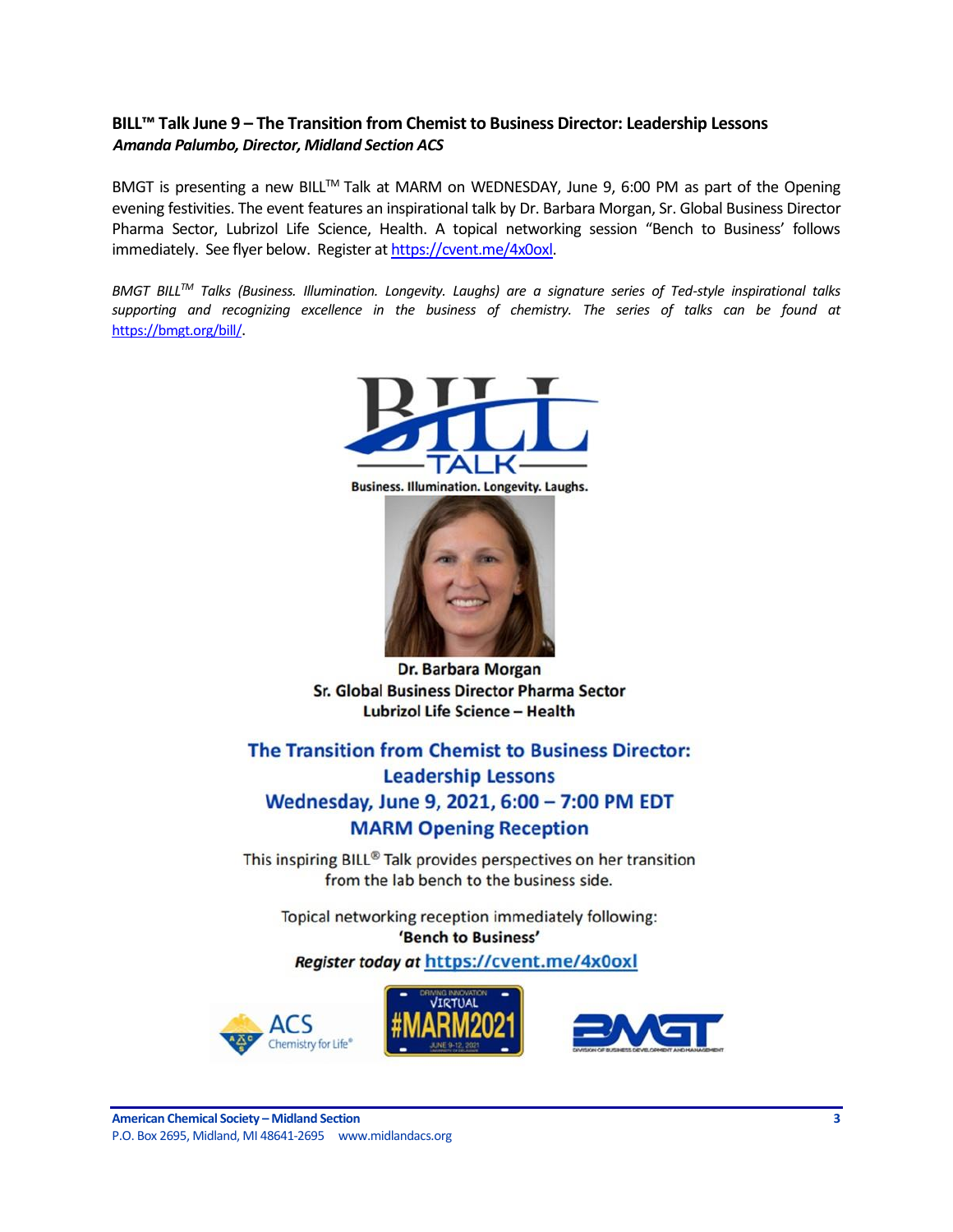# <span id="page-3-0"></span>**An Exceptional Earth Day!** *Gina Malczewski and Michelle Rivard, Outreach Co-chairs, Midland Section ACS*

The Midland Section celebrated Earth Day with many activities that actually spanned more than a month starting with a **Facebook countdown** of environmental activists and pioneers. The **Illustrated Poem Contest** for grades K–12 was virtual again this year. We had 12 entries with 11 in the 3<sup>rd</sup>–5<sup>th</sup> grade and one entry in 6<sup>th</sup>–8<sup>th</sup> grade. In the former category, Eden Coppler of Bay City won 1<sup>st</sup> place, Amelia Tuttle of Saginaw won 2<sup>nd</sup> place, Aleska Ostroski of Linwood won 3<sup>rd</sup> place, and Gauge Meyer of Munger won Honorable Mention. All four students are in Mrs. Field's 5<sup>th</sup> grade class at Kolb Elementary School in Bay City. In the 6<sup>th</sup>–8<sup>th</sup> grade category, Emily Conley of Birch Run won  $1<sup>st</sup>$  place. Emily is in Mr. Lewicki's  $7<sup>th</sup>$  grade class at Marshal Greene Middle School in Birch Run. A yard ceremony is planned in June to celebrate our winners, where each student will receive his/her prize package and have a picture taken with a custom yard sign. Keep an eye out for the posting on our Facebook page in early June! The entries of our first place winners, Eden Coppler and Emily Conley, went on to compete in the National contest where **Eden Coppler won 2nd place.** Her Illustrated poem is currently being featured on the National ACS website at [Illustrated-poem-contest/winners.](https://www.acs.org/content/acs/en/education/outreach/ccew/plan-an-event/illustrated-poem-contest/winners.html) All winners of the Midland Local Section are being featured on our website at [www.midlandacs.org](http://www.midlandacs.org/) and on our Facebook page at Facebook MidlandACS.org/posts.

Four Earth Day seminars were also held; initial attendance was virtual, but the presentations were recorded and will be available soon on YouTube. The topics and speakers were:

### **April 20, Naomi Cawthorne: Agriculture in Detroit's Black Community (D-Town Farm)**

### **April 21, Dr. Michael Craig: Carbon Dioxide Clean-up: Climate Cure?**

### **April 27, Peter Sinclair: Midland County's New Wind Farm and Clean Energy Solutions to Climate Change**

### **May 20, Catherine Diggs and Raquel Garcia: Environmental Justice in Detroit**

Our anchor event was the **Earth Action Expo**, held outside at Dow High School on May 1, 11 AM–3 PM. Even with COVID restrictions, 38 exhibitors offered activities and information on topics from recycling and solar energy, electric cars and climate-related legislation to the promotion of natural landscapes and the preservation of birds and their habitats. Free seeds and white pine seedlings were available, and sciencerelated activities included reaction rockets and experiments with carbon dioxide. Drugs could also be dropped off for incineration and old bikes were accepted for recycling. About 200 people including volunteers, exhibitors, and attendees participated, and we enjoyed newspaper and TV coverage.

Next year we hope to have even more participation, and take many of the festivities indoors. **We appreciate the collaboration we enjoyed with Midland Center for the Arts, the Dow High Go Green Club, and Midland Recyclers;** a post-event survey of exhibitors and volunteers provided overwhelmingly positive feedback. **We were also very grateful for the (first-time) participation of NOBCChE (National Organization for the Professional Advancement of Black Chemists and Chemical Engineers) and their sponsorship of the food tent!**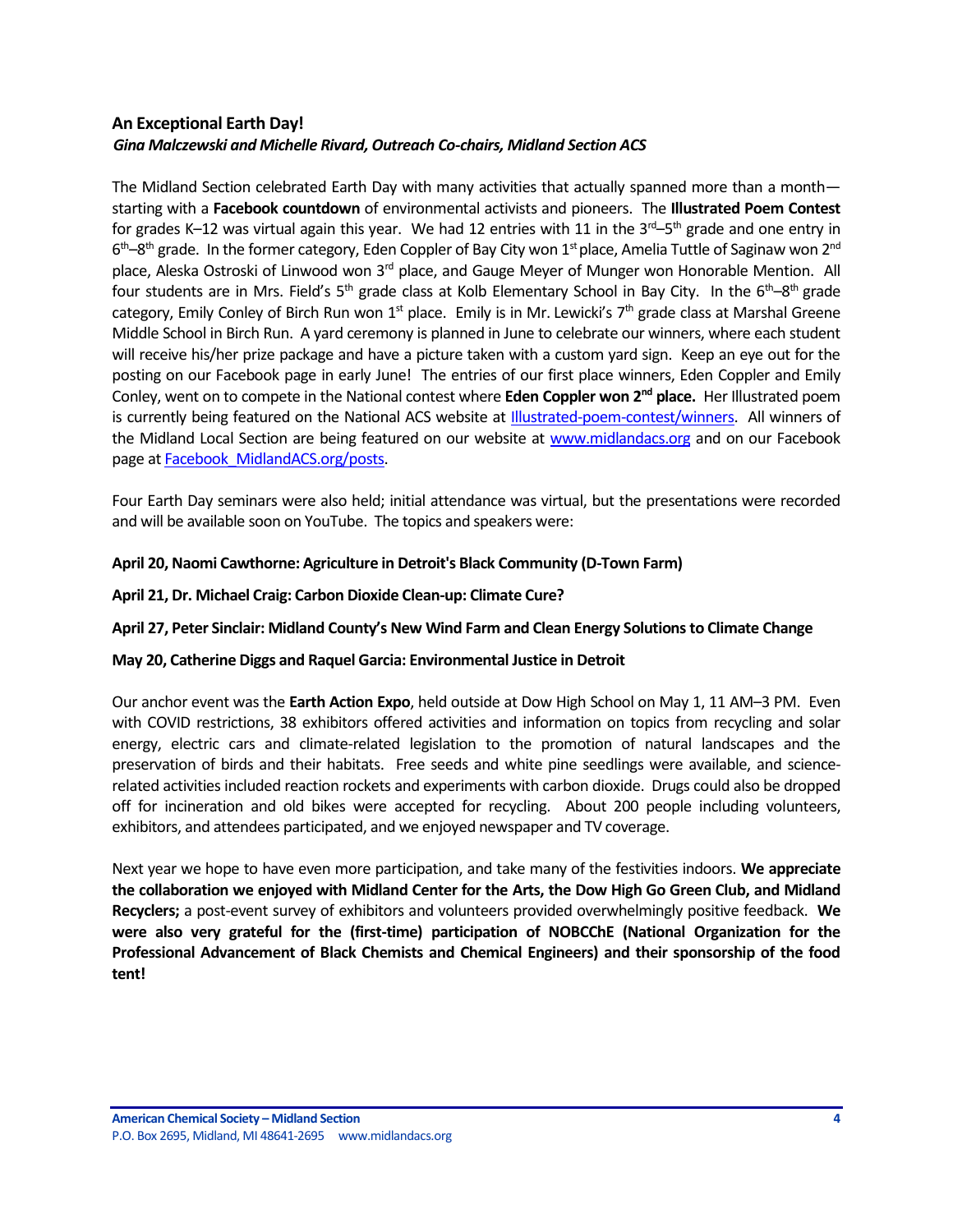# **Earth Day**

# **Earth Action Expo Photos**



Solar panel display, photo by Clare Light Bike recycling, photo by Clare Light







Trying out e-bikes, photo by Clare Light Safe medication disposal, photo by Clare Light

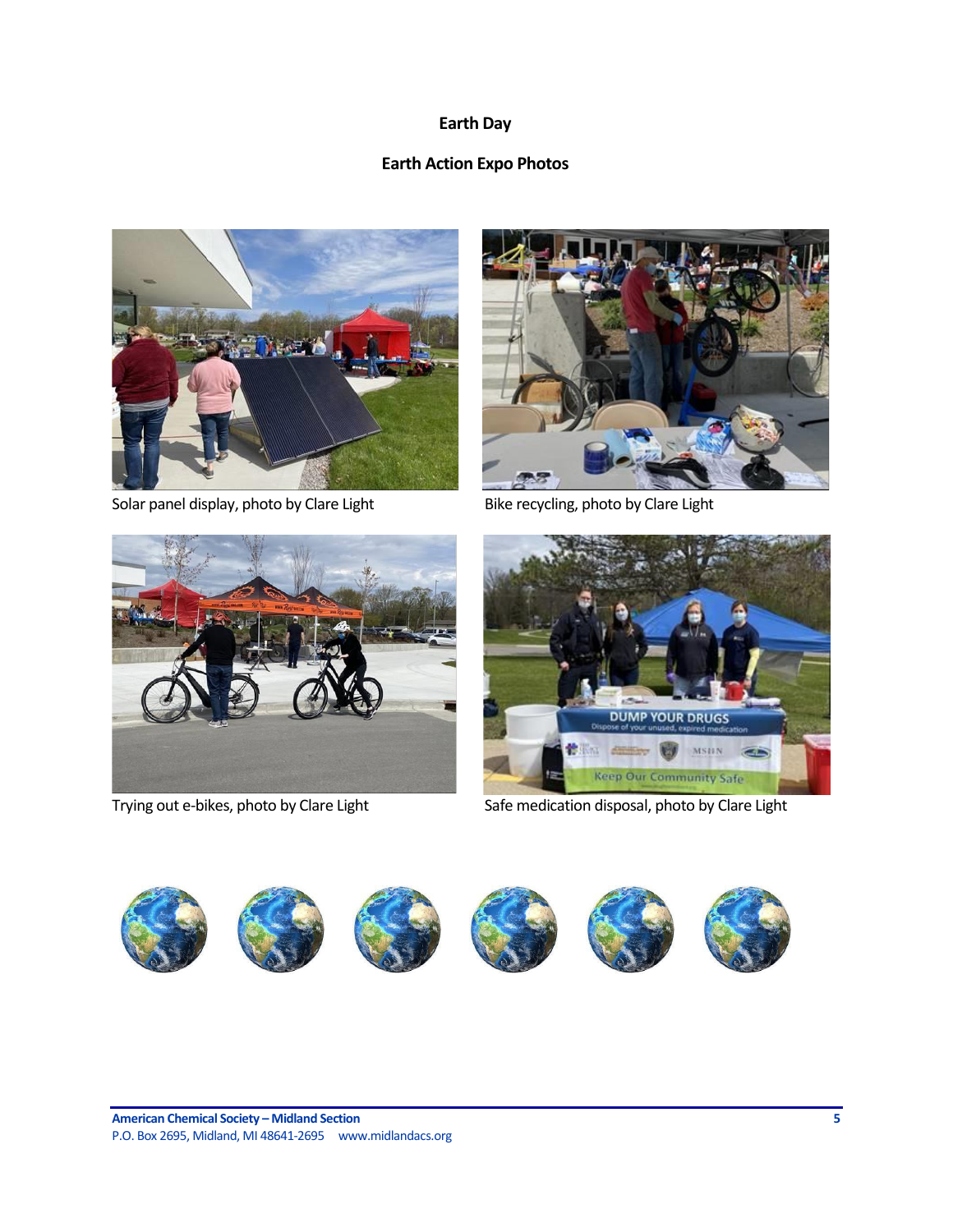<span id="page-5-0"></span>**2021 Fall Scientific Meeting** *Margaret Hwang, Midland Section ACS*



**Register for the 2021 FSM at <https://sites.google.com/view/acs-2021-fsm/home>**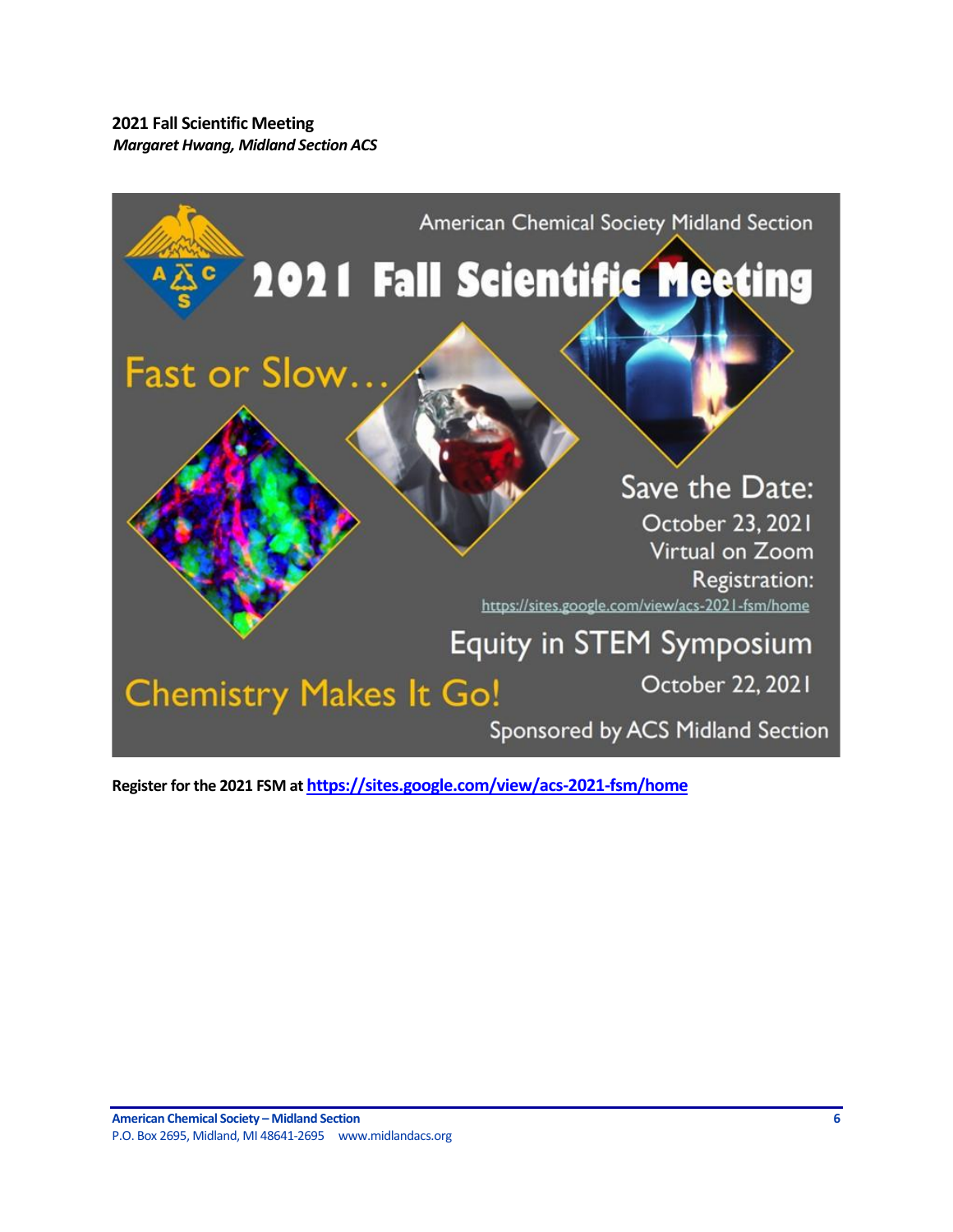### <span id="page-6-0"></span>**MSU St. Andrews Family Astronomy Night via Zoom – June 2**



# MSU St. Andrews MICHIGAN STATE UNIVERSITY

Family Astronomy Night **[The End of the Sun: How Large Stars Die](https://nam04.safelinks.protection.outlook.com/?url=https%3A%2F%2Fr20.rs6.net%2Ftn.jsp%3Ff%3D001X9CaDTczVeJ-lEK4nOefw2p6UPj70Sws8oykCflpEhBGZMm-iin_nMZkXxR5HnKwk2v2jF-frRMq30Q-FLD0GwQk2t8cwyK5tlu1m4LAeSlsc54VNPzKfzldWMvifNViExdWLv-MITSG0FWydhdKlRsHgy8TRUfDnbbxqdXLGBxBZRafHWXQVzPyA8HSi_lPpWQhF26dc-ZEzFm6CN-xq1YIUje3C5g2Alw1pWRCYSIL1djGgU4hY-d1q0zc3w1I%26c%3DvmMaqmntpYYHJ7Rsfj55HE3c1jFz58ustxSHOi5tXL4-45Xj_IQNsQ%3D%3D%26ch%3DFoCj1bZL1IZ6I79qfIg7cqstVCWGGUrprv13F923591qW5EdptQjPw%3D%3D&data=04%7C01%7Cvllanger%40dow.com%7Cda992c9fa405454f33f208d9210f9a55%7Cc3e32f53cb7f4809968d1cc4ccc785fe%7C0%7C0%7C637577173167015980%7CUnknown%7CTWFpbGZsb3d8eyJWIjoiMC4wLjAwMDAiLCJQIjoiV2luMzIiLCJBTiI6Ik1haWwiLCJXVCI6Mn0%3D%7C1000&sdata=0JcmRvoPDB8budlJYhMAnZS6DMk74hTcSCu%2BfGQagio%3D&reserved=0)**

Wednesday, June 2, 2021 @ 7:00 PM EDT via Zoom



The Sun has been a constant source of light, warmth, and life for all of human history. But, will it always be this way? What will happen as the Sun ages? Will it get colder? Hotter? Larger? Smaller? Believe it or not, the answer to ALL of these questions is—yes! Have you ever heard of a planetary nebula? If so, did you know that the Sun may create a planetary nebula late in its life, and that despite the name, it has nothing to do with planets? And what will happen to the Earth and the other planets during all of this? Will our solar system survive? Speaking of planets—what are the planets and constellations doing in our skies in June? Join us by Zoom to learn more!

Please register to receive the Zoom login. You may register up to the presentation start time or even **[during the meeting to join us.](https://nam04.safelinks.protection.outlook.com/?url=https%3A%2F%2Fr20.rs6.net%2Ftn.jsp%3Ff%3D001X9CaDTczVeJ-lEK4nOefw2p6UPj70Sws8oykCflpEhBGZMm-iin_nMZkXxR5HnKwybqvuacJJksAqMLpu73EAcjbGH7-czoDGJQ7d9eX-AdGNnHo1ws07Ru1HZJ76MOZ40SASJm2zoTv-S2oWgLiRIrkB50iMaoAE7Hk0mn5ss9BN9kVAFxYhHbR_gbP2ytaKa7t8FgFL5o%3D%26c%3DvmMaqmntpYYHJ7Rsfj55HE3c1jFz58ustxSHOi5tXL4-45Xj_IQNsQ%3D%3D%26ch%3DFoCj1bZL1IZ6I79qfIg7cqstVCWGGUrprv13F923591qW5EdptQjPw%3D%3D&data=04%7C01%7Cvllanger%40dow.com%7Cda992c9fa405454f33f208d9210f9a55%7Cc3e32f53cb7f4809968d1cc4ccc785fe%7C0%7C0%7C637577173167035978%7CUnknown%7CTWFpbGZsb3d8eyJWIjoiMC4wLjAwMDAiLCJQIjoiV2luMzIiLCJBTiI6Ik1haWwiLCJXVCI6Mn0%3D%7C1000&sdata=PmVdqmB3WzB9Y7Nr1Q%2Fi0AOLb%2Fm7KU7os%2BF6a37bmYk%3D&reserved=0)**

# **[Register Here](https://nam04.safelinks.protection.outlook.com/?url=https%3A%2F%2Fr20.rs6.net%2Ftn.jsp%3Ff%3D001X9CaDTczVeJ-lEK4nOefw2p6UPj70Sws8oykCflpEhBGZMm-iin_nMZkXxR5HnKwybqvuacJJksAqMLpu73EAcjbGH7-czoDGJQ7d9eX-AdGNnHo1ws07Ru1HZJ76MOZ40SASJm2zoTv-S2oWgLiRIrkB50iMaoAE7Hk0mn5ss9BN9kVAFxYhHbR_gbP2ytaKa7t8FgFL5o%3D%26c%3DvmMaqmntpYYHJ7Rsfj55HE3c1jFz58ustxSHOi5tXL4-45Xj_IQNsQ%3D%3D%26ch%3DFoCj1bZL1IZ6I79qfIg7cqstVCWGGUrprv13F923591qW5EdptQjPw%3D%3D&data=04%7C01%7Cvllanger%40dow.com%7Cda992c9fa405454f33f208d9210f9a55%7Cc3e32f53cb7f4809968d1cc4ccc785fe%7C0%7C0%7C637577173167035978%7CUnknown%7CTWFpbGZsb3d8eyJWIjoiMC4wLjAwMDAiLCJQIjoiV2luMzIiLCJBTiI6Ik1haWwiLCJXVCI6Mn0%3D%7C1000&sdata=PmVdqmB3WzB9Y7Nr1Q%2Fi0AOLb%2Fm7KU7os%2BF6a37bmYk%3D&reserved=0)**

Adults and families with school-age and older children are invited to join us virtually for a presentation focused on how large stars, like our Sun, end their lives. We will describe the life cycle of the Sun and the many stages that it will go through, with a focus on the spectacular changes near the end of its life. We will also detail how this will be different for smaller or larger stars, and what causes the differences. This will include a discussion of red giants, yellow giants, white dwarfs, and planetary nebula. We will offer some evidence for why astronomers think that all these things will happen. Finally, we will finish with a brief update on the latest news from China's Tianwen Mars mission and its Zhurong rover.

And, as always, we will show you how to find the planets and other cool things that are in the sky this month and into early July. Have you noticed that the Summer Triangle has reappeared in the eastern sky? Have you learned how to find other seasonal stars and constellations, like Polaris (the north star) in the little dipper, Arcturus in Boötes, and Spica in Virgo? Did you know that Scorpius is now visible low in the south, and that it contains some of the most southerly stars that we can see from our latitudes? Or that parts of Centaurus, far in the south, can be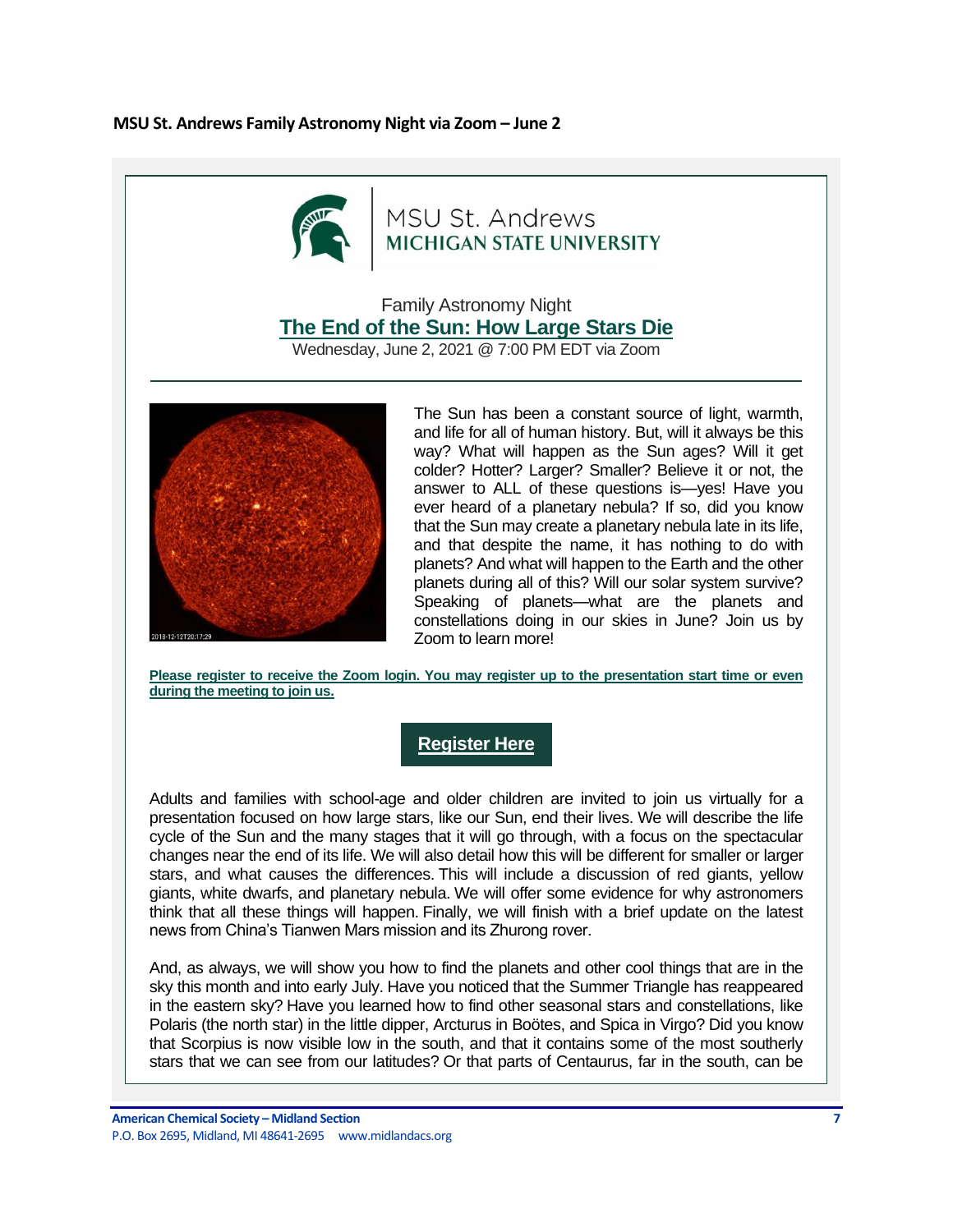seen this month? Are you ready for Venus to begin dominating the early evening sky for the next half year? Have you seen Mars getting fainter and closer to the Sun in the evening, or Jupiter and Saturn high in the pre-dawn sky? We will help you see all of these things for yourself.

**Students:** MSU St. Andrews participates in the [Great Lakes Bay Region STEM Pipeline, STEM Passport](https://nam04.safelinks.protection.outlook.com/?url=https%3A%2F%2Fr20.rs6.net%2Ftn.jsp%3Ff%3D001X9CaDTczVeJ-lEK4nOefw2p6UPj70Sws8oykCflpEhBGZMm-iin_nP0OE54ZtUvekOb3BweGHp2poO3ceLfnXi_wnFhWREb9ZIl1wAQX6UQtD7vX3Mfp8MhSdbjNazrVS_s_Fe3oUxYWyiv7X16ARjDNMuhyAVhveSVqn9XIK4_rJUebST5hA7Lp8TKlXDGaTM-ccodOGj7-Vlo-wtk51A%3D%3D%26c%3DvmMaqmntpYYHJ7Rsfj55HE3c1jFz58ustxSHOi5tXL4-45Xj_IQNsQ%3D%3D%26ch%3DFoCj1bZL1IZ6I79qfIg7cqstVCWGGUrprv13F923591qW5EdptQjPw%3D%3D&data=04%7C01%7Cvllanger%40dow.com%7Cda992c9fa405454f33f208d9210f9a55%7Cc3e32f53cb7f4809968d1cc4ccc785fe%7C0%7C0%7C637577173167045976%7CUnknown%7CTWFpbGZsb3d8eyJWIjoiMC4wLjAwMDAiLCJQIjoiV2luMzIiLCJBTiI6Ik1haWwiLCJXVCI6Mn0%3D%7C1000&sdata=8BWuhAixLgHXVB6WHT6BPl6tpmO5kcROGSSTyocdGKo%3D&reserved=0)  [Program.](https://nam04.safelinks.protection.outlook.com/?url=https%3A%2F%2Fr20.rs6.net%2Ftn.jsp%3Ff%3D001X9CaDTczVeJ-lEK4nOefw2p6UPj70Sws8oykCflpEhBGZMm-iin_nP0OE54ZtUvekOb3BweGHp2poO3ceLfnXi_wnFhWREb9ZIl1wAQX6UQtD7vX3Mfp8MhSdbjNazrVS_s_Fe3oUxYWyiv7X16ARjDNMuhyAVhveSVqn9XIK4_rJUebST5hA7Lp8TKlXDGaTM-ccodOGj7-Vlo-wtk51A%3D%3D%26c%3DvmMaqmntpYYHJ7Rsfj55HE3c1jFz58ustxSHOi5tXL4-45Xj_IQNsQ%3D%3D%26ch%3DFoCj1bZL1IZ6I79qfIg7cqstVCWGGUrprv13F923591qW5EdptQjPw%3D%3D&data=04%7C01%7Cvllanger%40dow.com%7Cda992c9fa405454f33f208d9210f9a55%7Cc3e32f53cb7f4809968d1cc4ccc785fe%7C0%7C0%7C637577173167045976%7CUnknown%7CTWFpbGZsb3d8eyJWIjoiMC4wLjAwMDAiLCJQIjoiV2luMzIiLCJBTiI6Ik1haWwiLCJXVCI6Mn0%3D%7C1000&sdata=8BWuhAixLgHXVB6WHT6BPl6tpmO5kcROGSSTyocdGKo%3D&reserved=0) You may attend an event or workshop and log it as a STEM experience on your passport!

*Image credi[t:](https://nam04.safelinks.protection.outlook.com/?url=https%3A%2F%2Fr20.rs6.net%2Ftn.jsp%3Ff%3D001X9CaDTczVeJ-lEK4nOefw2p6UPj70Sws8oykCflpEhBGZMm-iin_nMZkXxR5HnKwp69F2_-uHM5cN-v0mTFRZ2tOaP_SIM3cNqQZDeI9NpDMgTKDfZOQAair5Dv_D0onGiw6Dp72D38b9SZG_8G-hG08IeQ9n-snvJdvIx29PVk96Bs6BSRRmg%3D%3D%26c%3DvmMaqmntpYYHJ7Rsfj55HE3c1jFz58ustxSHOi5tXL4-45Xj_IQNsQ%3D%3D%26ch%3DFoCj1bZL1IZ6I79qfIg7cqstVCWGGUrprv13F923591qW5EdptQjPw%3D%3D&data=04%7C01%7Cvllanger%40dow.com%7Cda992c9fa405454f33f208d9210f9a55%7Cc3e32f53cb7f4809968d1cc4ccc785fe%7C0%7C0%7C637577173167055969%7CUnknown%7CTWFpbGZsb3d8eyJWIjoiMC4wLjAwMDAiLCJQIjoiV2luMzIiLCJBTiI6Ik1haWwiLCJXVCI6Mn0%3D%7C1000&sdata=uEAD1uR65mKr7Hq5zoSd0s1r0IhiPC%2BNSjN7VffIKSc%3D&reserved=0) [http:// photojournal.jpl.nasa.gov/jpeg/PIA21212.jpg](https://nam04.safelinks.protection.outlook.com/?url=https%3A%2F%2Fr20.rs6.net%2Ftn.jsp%3Ff%3D001X9CaDTczVeJ-lEK4nOefw2p6UPj70Sws8oykCflpEhBGZMm-iin_nMZkXxR5HnKwp69F2_-uHM5cN-v0mTFRZ2tOaP_SIM3cNqQZDeI9NpDMgTKDfZOQAair5Dv_D0onGiw6Dp72D38b9SZG_8G-hG08IeQ9n-snvJdvIx29PVk96Bs6BSRRmg%3D%3D%26c%3DvmMaqmntpYYHJ7Rsfj55HE3c1jFz58ustxSHOi5tXL4-45Xj_IQNsQ%3D%3D%26ch%3DFoCj1bZL1IZ6I79qfIg7cqstVCWGGUrprv13F923591qW5EdptQjPw%3D%3D&data=04%7C01%7Cvllanger%40dow.com%7Cda992c9fa405454f33f208d9210f9a55%7Cc3e32f53cb7f4809968d1cc4ccc785fe%7C0%7C0%7C637577173167055969%7CUnknown%7CTWFpbGZsb3d8eyJWIjoiMC4wLjAwMDAiLCJQIjoiV2luMzIiLCJBTiI6Ik1haWwiLCJXVCI6Mn0%3D%7C1000&sdata=uEAD1uR65mKr7Hq5zoSd0s1r0IhiPC%2BNSjN7VffIKSc%3D&reserved=0)*

# **Upcoming Programs and Events**

- Visit the [Michigan State University Extension](https://nam04.safelinks.protection.outlook.com/?url=https%3A%2F%2Fr20.rs6.net%2Ftn.jsp%3Ff%3D001X9CaDTczVeJ-lEK4nOefw2p6UPj70Sws8oykCflpEhBGZMm-iin_nD3tuH-BK-A-LKc2dLcLHudzE7fFUNErxbX-TnzBwsuOoUEriVZ5Y9Xl3H0pMHotCuX_h4uXcIQEDE2j5yHgAgODB8CiwltPyAY2-SlsW_-a%26c%3DvmMaqmntpYYHJ7Rsfj55HE3c1jFz58ustxSHOi5tXL4-45Xj_IQNsQ%3D%3D%26ch%3DFoCj1bZL1IZ6I79qfIg7cqstVCWGGUrprv13F923591qW5EdptQjPw%3D%3D&data=04%7C01%7Cvllanger%40dow.com%7Cda992c9fa405454f33f208d9210f9a55%7Cc3e32f53cb7f4809968d1cc4ccc785fe%7C0%7C0%7C637577173167065968%7CUnknown%7CTWFpbGZsb3d8eyJWIjoiMC4wLjAwMDAiLCJQIjoiV2luMzIiLCJBTiI6Ik1haWwiLCJXVCI6Mn0%3D%7C1000&sdata=fcgAPimxIhRPnmy4FN9oq%2BM0FTpLO8Ckhwe9143sm7A%3D&reserved=0) website for upcoming events, classes, podcasts and more! MSU Extension helps people improve their lives by bringing the vast knowledge resources of MSU directly to individuals, communities and businesses.
- Parents: [Michigan State University's Spartan Youth Programs Website d](https://nam04.safelinks.protection.outlook.com/?url=https%3A%2F%2Fr20.rs6.net%2Ftn.jsp%3Ff%3D001X9CaDTczVeJ-lEK4nOefw2p6UPj70Sws8oykCflpEhBGZMm-iin_nI64BgFNmZsz2mX4OoLhto4ZzsCaF6IWqVLgE_XmjKGwZgTT3QhZOcl3AzqaX9NuwyZRI1POHt4pLRNQRu3AhVs7MPCLkEXQ6A%3D%3D%26c%3DvmMaqmntpYYHJ7Rsfj55HE3c1jFz58ustxSHOi5tXL4-45Xj_IQNsQ%3D%3D%26ch%3DFoCj1bZL1IZ6I79qfIg7cqstVCWGGUrprv13F923591qW5EdptQjPw%3D%3D&data=04%7C01%7Cvllanger%40dow.com%7Cda992c9fa405454f33f208d9210f9a55%7Cc3e32f53cb7f4809968d1cc4ccc785fe%7C0%7C0%7C637577173167075962%7CUnknown%7CTWFpbGZsb3d8eyJWIjoiMC4wLjAwMDAiLCJQIjoiV2luMzIiLCJBTiI6Ik1haWwiLCJXVCI6Mn0%3D%7C1000&sdata=UsoNVymjfUXo6hsQFOUbzk6EMITBOhfSHtKd68gx%2BMY%3D&reserved=0)isplays a wide range of exciting opportunities for youth to improve their knowledge and skills in specific subject areas. Programs are available to serve all age ranges from pre-kindergarten to high school.
- Visit th[e MSU Gifted and Talented Education \(GATE\)](https://nam04.safelinks.protection.outlook.com/?url=https%3A%2F%2Fr20.rs6.net%2Ftn.jsp%3Ff%3D001X9CaDTczVeJ-lEK4nOefw2p6UPj70Sws8oykCflpEhBGZMm-iin_nF6cAXeK0ApeeiWjENz00xzfHkAa9ecuuPW8qTLqs847K977eZ3Km4E9wJOCbmAwmhXROjhGR6LegyhMkrdim-6aWf267vP_Ug%3D%3D%26c%3DvmMaqmntpYYHJ7Rsfj55HE3c1jFz58ustxSHOi5tXL4-45Xj_IQNsQ%3D%3D%26ch%3DFoCj1bZL1IZ6I79qfIg7cqstVCWGGUrprv13F923591qW5EdptQjPw%3D%3D&data=04%7C01%7Cvllanger%40dow.com%7Cda992c9fa405454f33f208d9210f9a55%7Cc3e32f53cb7f4809968d1cc4ccc785fe%7C0%7C0%7C637577173167075962%7CUnknown%7CTWFpbGZsb3d8eyJWIjoiMC4wLjAwMDAiLCJQIjoiV2luMzIiLCJBTiI6Ik1haWwiLCJXVCI6Mn0%3D%7C1000&sdata=X%2Fs2VyPjHhneIeny6YTAX%2FcpFLX25HjRt6m4eMnl5F0%3D&reserved=0) [o](https://nam04.safelinks.protection.outlook.com/?url=https%3A%2F%2Fr20.rs6.net%2Ftn.jsp%3Ff%3D001X9CaDTczVeJ-lEK4nOefw2p6UPj70Sws8oykCflpEhBGZMm-iin_nF6cAXeK0ApeeiWjENz00xzfHkAa9ecuuPW8qTLqs847K977eZ3Km4E9wJOCbmAwmhXROjhGR6LegyhMkrdim-6aWf267vP_Ug%3D%3D%26c%3DvmMaqmntpYYHJ7Rsfj55HE3c1jFz58ustxSHOi5tXL4-45Xj_IQNsQ%3D%3D%26ch%3DFoCj1bZL1IZ6I79qfIg7cqstVCWGGUrprv13F923591qW5EdptQjPw%3D%3D&data=04%7C01%7Cvllanger%40dow.com%7Cda992c9fa405454f33f208d9210f9a55%7Cc3e32f53cb7f4809968d1cc4ccc785fe%7C0%7C0%7C637577173167085958%7CUnknown%7CTWFpbGZsb3d8eyJWIjoiMC4wLjAwMDAiLCJQIjoiV2luMzIiLCJBTiI6Ik1haWwiLCJXVCI6Mn0%3D%7C1000&sdata=LPteAXYU3%2F7Od0JCkuECN6ZTYom5BxgC%2FX91p0dHtzM%3D&reserved=0)ffice for accelerated academic programs for gifted students in grades 3-11.
- Calling all creative kids! Join us for [Sketchbook Club,](https://nam04.safelinks.protection.outlook.com/?url=https%3A%2F%2Fr20.rs6.net%2Ftn.jsp%3Ff%3D001X9CaDTczVeJ-lEK4nOefw2p6UPj70Sws8oykCflpEhBGZMm-iin_nFR8lGf0ubnwd69J0OA5_jw_JH3e64LvEaksxYJPWNKg40LiPOKq6aCuFbPTBoOzvbGljmpDqb3EEtq4CnIGtTK-xcAxphk3CftXKw5xsMbHEu6Fj6wCzT2hywy3wJZSf9xtZlcbsdk6AI52BcOOHbny3wMr3R_TVgC411zikOKPM7-akQ0s6qd6VG5ZWmma5Kf0xM6cjIOkvdP3tKfxNkYnhhDwzQAhNz44Rj87Rc0KWq8GudX2S0NGBN5KKT7nN4_MSRW3nCqMUeFcIKmxctwwxgvM0zEivVz-jED4tnk00C4KH5Oi9-9oApExD5NxBA%3D%3D%26c%3DvmMaqmntpYYHJ7Rsfj55HE3c1jFz58ustxSHOi5tXL4-45Xj_IQNsQ%3D%3D%26ch%3DFoCj1bZL1IZ6I79qfIg7cqstVCWGGUrprv13F923591qW5EdptQjPw%3D%3D&data=04%7C01%7Cvllanger%40dow.com%7Cda992c9fa405454f33f208d9210f9a55%7Cc3e32f53cb7f4809968d1cc4ccc785fe%7C0%7C0%7C637577173167095952%7CUnknown%7CTWFpbGZsb3d8eyJWIjoiMC4wLjAwMDAiLCJQIjoiV2luMzIiLCJBTiI6Ik1haWwiLCJXVCI6Mn0%3D%7C1000&sdata=Ui%2BITi1kMHLXo8VDiLzBaYAIYAaTpuQBNOMC77p3z9g%3D&reserved=0) a virtual summer art camp, with the MSU Broad. We've planned online art-making adventures for the months of June and July!
- Looking for fun outdoor activities? Visit [Go Great Lakes Bay](https://nam04.safelinks.protection.outlook.com/?url=https%3A%2F%2Fr20.rs6.net%2Ftn.jsp%3Ff%3D001X9CaDTczVeJ-lEK4nOefw2p6UPj70Sws8oykCflpEhBGZMm-iin_nHz4Ba6vEH_NQyPZ5u1sAPfwrAKZ3LlngBxC8cd8H59iGeicHOgQe3f2qVv8idPR9nHC-NALmijirzi9hYdBb8xd4JDmz4MKmBv8dTn8aTwIMNqZufF8xA6nIrjoiqPCYA%3D%3D%26c%3DvmMaqmntpYYHJ7Rsfj55HE3c1jFz58ustxSHOi5tXL4-45Xj_IQNsQ%3D%3D%26ch%3DFoCj1bZL1IZ6I79qfIg7cqstVCWGGUrprv13F923591qW5EdptQjPw%3D%3D&data=04%7C01%7Cvllanger%40dow.com%7Cda992c9fa405454f33f208d9210f9a55%7Cc3e32f53cb7f4809968d1cc4ccc785fe%7C0%7C0%7C637577173167095952%7CUnknown%7CTWFpbGZsb3d8eyJWIjoiMC4wLjAwMDAiLCJQIjoiV2luMzIiLCJBTiI6Ik1haWwiLCJXVCI6Mn0%3D%7C1000&sdata=ENWEJcgAOCvagKYntlZ8zVdiZCo7cleQfUwWAIhlVtQ%3D&reserved=0) for a list of adventures and tranquil outings throughout the Great Lakes Bay region.
- Visit the MSU St. Andrews [Events Calendar](https://nam04.safelinks.protection.outlook.com/?url=https%3A%2F%2Fr20.rs6.net%2Ftn.jsp%3Ff%3D001X9CaDTczVeJ-lEK4nOefw2p6UPj70Sws8oykCflpEhBGZMm-iin_nGGgoekCYA2H5PNg9qOnrn_bSI0enrMBKCZ3zWNFahSFALkraIQZnq-EXhbm0Pl_PTAC0oizlnWm-4DpIPtmObskEwX4FaiUKykNHDF_x827PX8_qyAF55I%3D%26c%3DvmMaqmntpYYHJ7Rsfj55HE3c1jFz58ustxSHOi5tXL4-45Xj_IQNsQ%3D%3D%26ch%3DFoCj1bZL1IZ6I79qfIg7cqstVCWGGUrprv13F923591qW5EdptQjPw%3D%3D&data=04%7C01%7Cvllanger%40dow.com%7Cda992c9fa405454f33f208d9210f9a55%7Cc3e32f53cb7f4809968d1cc4ccc785fe%7C0%7C0%7C637577173167105949%7CUnknown%7CTWFpbGZsb3d8eyJWIjoiMC4wLjAwMDAiLCJQIjoiV2luMzIiLCJBTiI6Ik1haWwiLCJXVCI6Mn0%3D%7C1000&sdata=skxO4rlhznpaSH%2FiGn%2BU1i4ZJBUL4jEG%2BvShlavTAIM%3D&reserved=0) and follow us on [Facebook](https://nam04.safelinks.protection.outlook.com/?url=https%3A%2F%2Fr20.rs6.net%2Ftn.jsp%3Ff%3D001X9CaDTczVeJ-lEK4nOefw2p6UPj70Sws8oykCflpEhBGZMm-iin_nKSXHuS60yExgo2PwQMYqRFPpZRm64POnI4uoXI2vvQZ--LL9dqaouHsBA5-3DPID5LD4mIuK4_pnEIpKRLcnG-18E_w5RF1l0rpUcaeZf9L%26c%3DvmMaqmntpYYHJ7Rsfj55HE3c1jFz58ustxSHOi5tXL4-45Xj_IQNsQ%3D%3D%26ch%3DFoCj1bZL1IZ6I79qfIg7cqstVCWGGUrprv13F923591qW5EdptQjPw%3D%3D&data=04%7C01%7Cvllanger%40dow.com%7Cda992c9fa405454f33f208d9210f9a55%7Cc3e32f53cb7f4809968d1cc4ccc785fe%7C0%7C0%7C637577173167115944%7CUnknown%7CTWFpbGZsb3d8eyJWIjoiMC4wLjAwMDAiLCJQIjoiV2luMzIiLCJBTiI6Ik1haWwiLCJXVCI6Mn0%3D%7C1000&sdata=6swCaYrxoSfvqxmVNus4QyaVee8HGnzENUJB7t2tyxw%3D&reserved=0) for the latest news and information on upcoming programs and events.

*Michigan State University is committed to providing equal opportunity for participation in all programs, services, and activities. Accommodation for persons with disabilities may be requested by contacting (517) 432-4499.* 

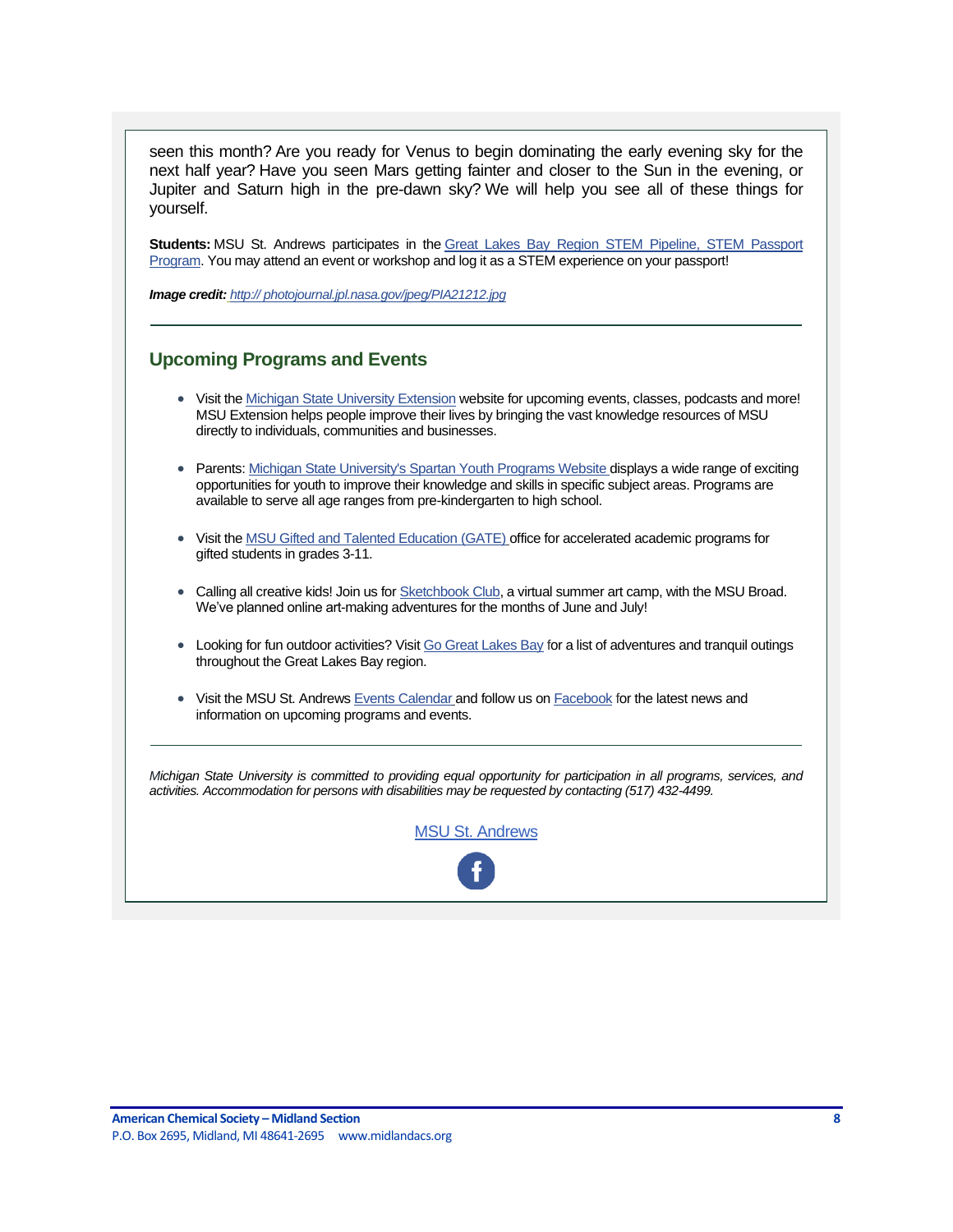### <span id="page-8-0"></span>**2021 ACS Virtual Great Lakes Regional Meeting** *Steve Keinath, Co-Editor, The Midland Chemist*

June 6-9, 2021 (**Save the Date**) – 2021 ACS Virtual Great Lakes Regional Meeting (GLRM), hosted by the Minnesota local section. Meeting theme: *Elevating the Importance of Diversity and Inclusion in Chemistry*. For more information, or to register for this meeting, please se[e https://www.glrm2021.org/.](https://www.glrm2021.org/)



**Explore the Great Lakes Regional Meeting (GLRM) [schedule-at-a-glance](http://app.connect.discoveracs.org/e/er?s=341921710&lid=9890&elqTrackId=E65EB73721D618583E6E52D840C75143&elq=4b7f1203d41a4825a01a4ac8d4922b2d&elqaid=3361&elqat=1) to see what's taking place during the virtual event!**

Register today to participate in the virtual technical **symposia**, **flash talks** in place of poster presentations, **workshops**, **a career fair, networking opportunities, and award ceremonies.** Workshops and events for GLRM will begin as early as June 5 and end June 10, while the Technical Program will take place June 6-9.

**Please note:** The Great Lakes Region of the ACS formally welcomes the Central Region of the ACS to this virtual conference. The 2021 Great Lakes Regional Meeting will also serve as the 2021 Central Regional Meeting due to complications caused by the COVID pandemic and the cancellation of the 2020 Central Regional Meeting a year ago.

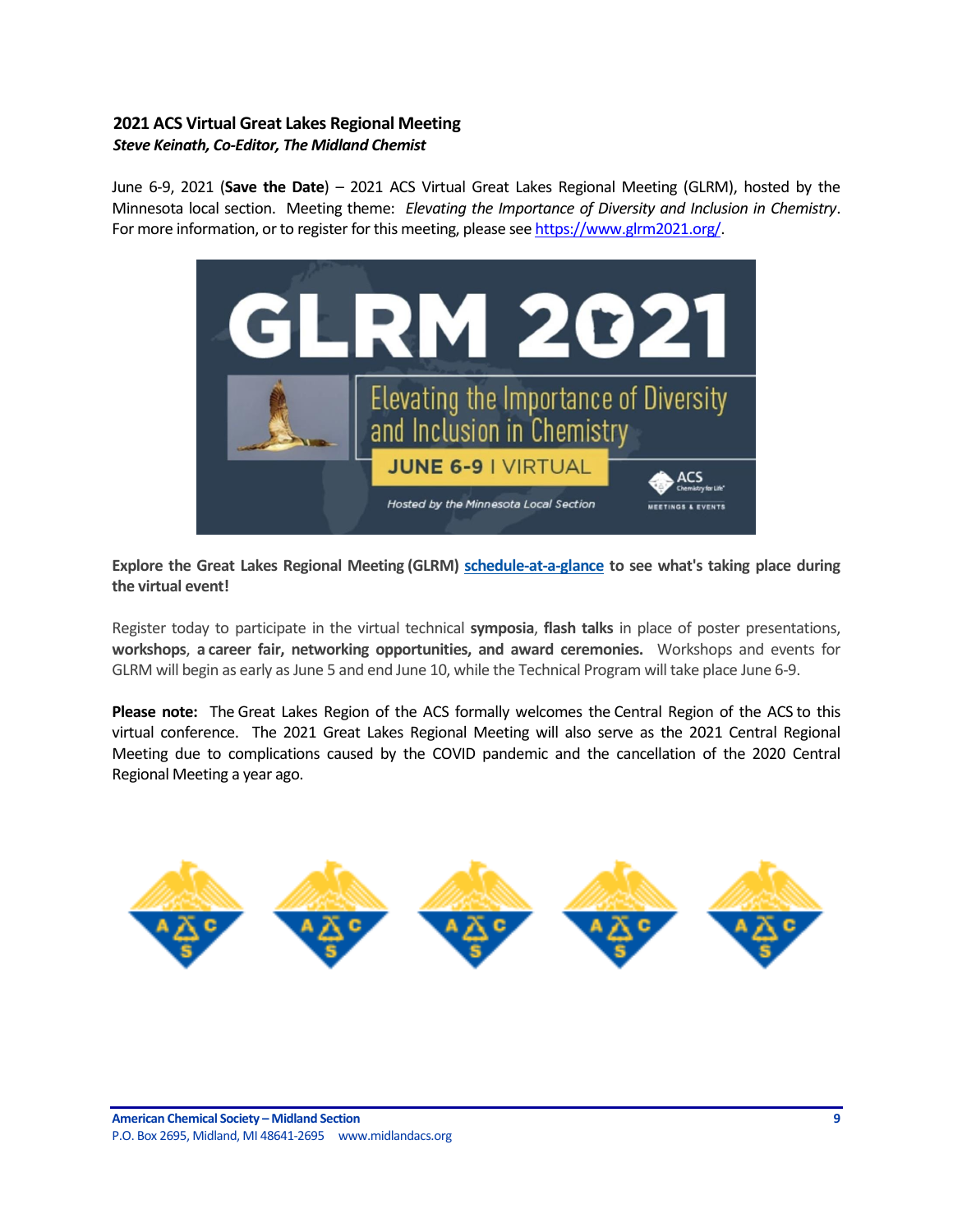# <span id="page-9-0"></span>**In Past Issues of** *The Midland Chemist Wendell L. Dilling, Director and Historian, Midland Section ACS*



### **From these volumes . . .**

### **50 Years Ago**, *The Midland Chemist* **1971**, *8*, No. 5, 3.

In *May 17, 1971 Meeting, Dr. Wendell L. Roelofs, "Insect Sex Attractant Research – Aesthetic and Applied", Monday – 4:45 p.m. – Dow 566 Bldg. Auditorium, THE LECTURE*: "The use of sex attractants as an alternative method to insecticide sprays for controlling insects has been delayed because of the long time involved in identifying the sex attractant chemicals of various economic pests. We now have a rapid method for identifying these structures, and have known attractant structures for over 90 lepidopterous species.

(Editor's note: Dr. Roelofs suggested the following alternate titles for his talk: "Sex and the Single Moth" or "Insexticides for Moths.")"

### **40 Years Ago**, *The Midland Chemist* **1981**, *18*, No. 5, 9.

In *Report from Atlanta, Young Finalist in Presidential Contest* by Wendell L. Dilling, Councilor: "This report describes some of the proceedings from the April 1 (no fooling) Council Meeting and meetings of the Society Committee on Publications (SCOP), of which I am a member. The big news for Midland Section members is the nomination of Dr. David C. Young, Midland Section Councilor, as one of two candidates for 1982 President-Elect of the ACS (and thus for President in 1983). His opponent is Dr. Pauline Newman, Director of the Patent and Licensing Department at FMC Corporation. The proposed nominees not chosen as candidates were Dr. Blaine McKusick from the DuPont Company and Dr. Arthur Toy from Stauffer Chemical Company. The only previous ACS President from the Midland Section was Dr. Edgar C. Britton in 1952."

### **30 Years Ago**, *The Midland Chemist* **1991**, *28*, No. 4, 3.

In *From the Chair . . .* by Peter Dreyfuss, Chair, ACS Midland Section: "What in the world isn't science? An interesting question and a good theme for the Section's Midland County Fair Booth. The YCC (Younger Chemists Committee) and Section retirees are working together to organize this activity. But they will need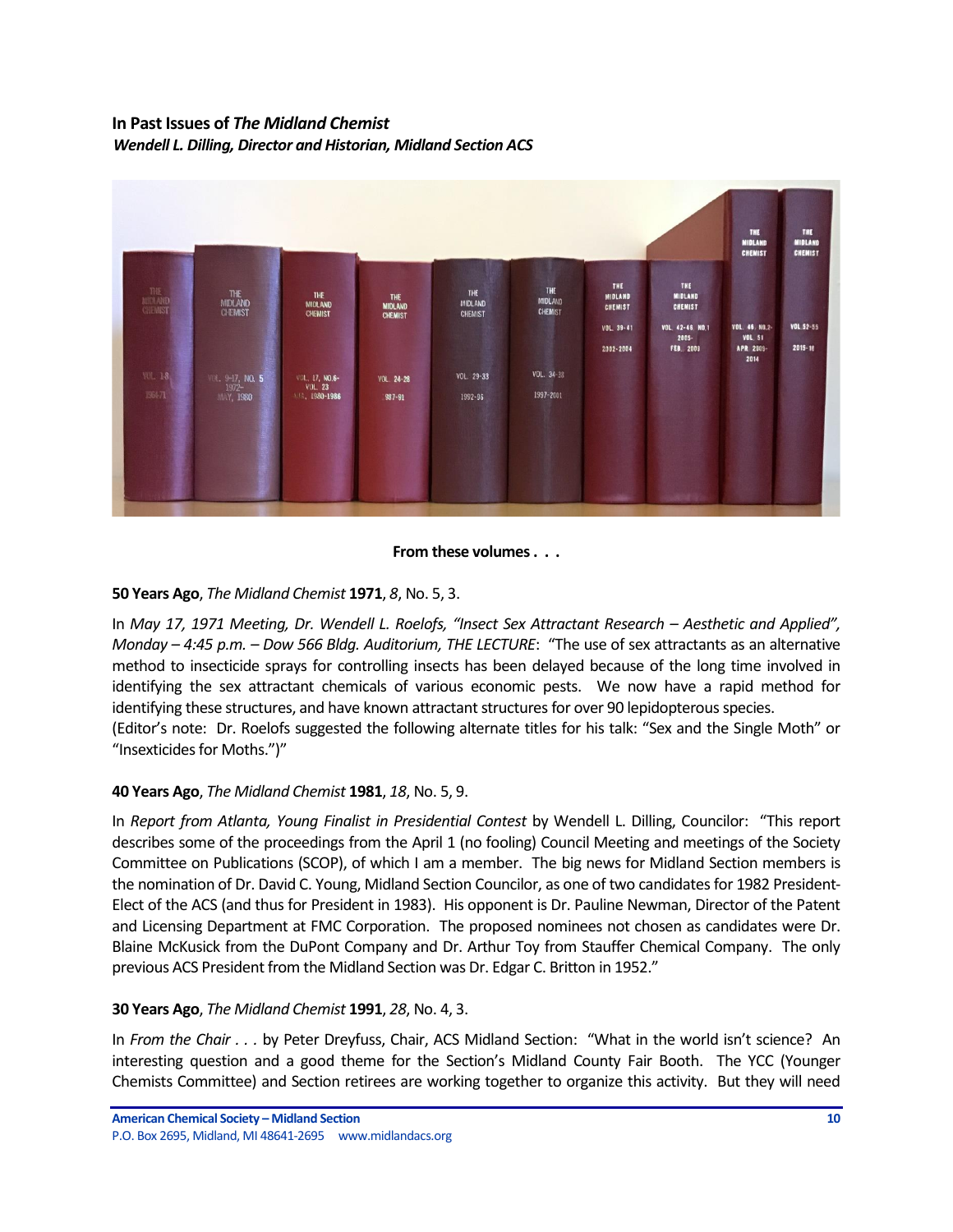help! Especially they'll need help to staff the Booth during the Fair August 11-17. How about it? Why don't you volunteer? Help spread the good word about science and chemistry. Call Carol Laubach (496-5740) or Shayne Green (636-0368) soon and get your choice of time slot."

### **20 Years Ago**, *The Midland Chemist* **2001**, *38*, No. 4, 20.

In *Science Literacy and Chippewa Tribe Celebrate New Lab!* by Joan McMahon: "The Project Science Literacy group of the Midland Section ACS has been working with Dow Corning to help the Aabizikaawin School build and supply a science laboratory for their high school and alternative education students. We will be celebrating the dedication of that lab on Wednesday, May 30th, at 11:00 a.m., at the Aabizikaawin School, Saginaw Chippewa Tribe, 7070 East Broadway, Mt. Pleasant MI. If you would like to attend, please RSVP Joan McMahon at [joan.mcmahon@dowcorning.com](mailto:joan.mcmahon@dowcorning.com) by Wednesday, May 23rd, of if you have any questions, feel free to call Joan at 517-496-5569."

### **10 Years Ago**, *The Midland Chemist* **2011**, *48*, No. 3, 1.

In *Speakers to Offer Both Sides of Climate Change Debate, Climate Change Speaker Event, June 6, 6:30 p.m., FREE, open to the public, Great Hall Banquet and Convention Center, Midland* by Amy Tesolin-Gee and Eva Li, Publicity Co-chairs: "Is climate change really an issue? Is the sea ice habitat of the polar bears melting forever away? And, do human actions actually make a difference? What kind of evidence is there? Please join us for an informative discussion considering both evidence for, and against, climate change as Dr. John Christy of the University of Alabama, Huntsville and Dr. Andy Jorgensen of University of Toledo share their differing views on this controversial topic."

### <span id="page-10-0"></span>**Upcoming Dates, Events, and Other Updates**

- June 2 (7:00 PM) MSU St. Andrews Family Astronomy Night via Zoom. See flyer in this newsletter for details and registration link.
- June 6-9, 2021 (**Save the Date**) 2021 ACS Virtual Great Lakes Regional Meeting (GLRM), hosted by the Minnesota local section. For more information, please see [https://www.glrm2021.org/.](https://www.glrm2021.org/) **Please note:** The Great Lakes Region of the ACS formally welcomes the Central Region of the ACS to this virtual conference. The 2021 Great Lakes Regional Meeting will also serve as the 2021 Central Regional Meeting due to complications caused by the COVID pandemic and the cancellation of the 2020 Central Regional Meeting a year ago.
- June 7 (7:00 8:00 PM) Midland Section ACS Board meeting, MCFTA Board Room (anticipated location, in person), or via a WebEx conference call connection at [Cisco Webex Meeting -](https://laurenmccullough.my.webex.com/webappng/sites/laurenmccullough.my/meeting/download/1fe34d004133d24e0415cae3b860f29e) June 2021, phone number: 989-633-1166.
- June 9 (6:00 7:00 PM) BMGT presents a new BILL<sup>TM</sup> Talk at the 2021 Middle Atlantic Regional Meeting (MARM), *The Transition from Chemist to Business Director: Leadership Lessons*, by Dr. Barbara Morgan, Lubrizol Life Science. See article and flyer in this newsletter for details and registration information.
- August 2 (7:00 8:00 PM) Midland Section ACS Board meeting, MCFTA Board Room (anticipated location, in person), or via a WebEx conference call connection at [Cisco Webex Meeting -](https://laurenmccullough.my.webex.com/webappng/sites/laurenmccullough.my/meeting/download/1fe34d004133d24e0415cae3b860f29e) August 2021, phone number: 989-633-1166.